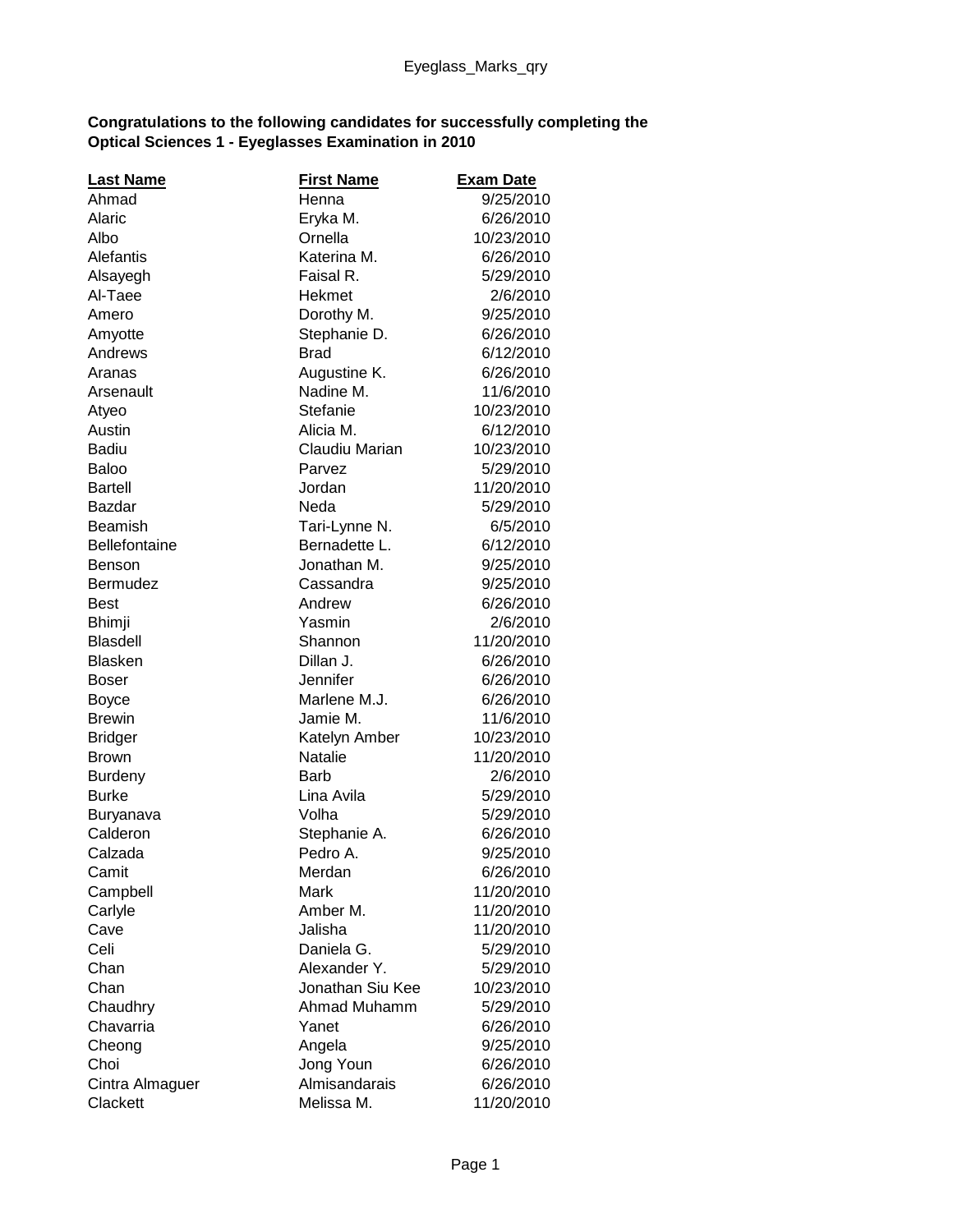| Corner           | Samantha           | 11/6/2010  |
|------------------|--------------------|------------|
| Crawford         | Tamara L.          | 2/6/2010   |
| Cretu            | Ingrid C.          | 5/29/2010  |
| Curry            | Patrick            | 6/5/2010   |
| Dabas            | <b>Neil</b>        | 5/29/2010  |
| D'Amico          | Jennifer L.        | 10/23/2010 |
| D'Amico          | Angelo P.          | 10/23/2010 |
| Dang             | Nhi Q              | 11/20/2010 |
| Davis            | Sandra             | 6/26/2010  |
| Decicco          | Carmela N.         | 9/25/2010  |
| Delf             | Ashley C.          | 6/13/2010  |
| Demirova         | Elina T.           | 10/23/2010 |
| Dhami            | Amandeep K.        | 5/29/2010  |
| Diamond          | Tara L.            | 6/12/2010  |
| Doiron           | Nicole B.          | 6/12/2010  |
| Doudoumis        | Constantina        | 10/23/2010 |
| Doudoumis        | Zoey               | 10/23/2010 |
| Drader           | Kimberly A.        | 6/26/2010  |
| Dray             | Cynthia T.         | 11/20/2010 |
| Drinkwater       | Aileen F.          | 6/26/2010  |
| Duenas           | Karen L.           | 6/13/2010  |
| Dufault          | Nicole L.          | 6/13/2010  |
| <b>Dufresne</b>  | Kathleen           | 11/20/2010 |
| Edey - Grannum   | Faye F.            | 10/23/2010 |
| Ekimova          | Irina              | 10/23/2010 |
| Elane            | Oliver R.          | 10/23/2010 |
| Eng              | Marsha L.          | 6/26/2010  |
| English          | Alice              | 6/12/2010  |
| Estegassy        | Eric Salomon       | 10/23/2010 |
| Fakhuri          | Adeeb              | 11/20/2010 |
| Faragini         | Charlene           | 6/26/2010  |
| Fatima           | Juwaria            | 10/23/2010 |
| Finn             | Justin             | 6/26/2010  |
| Fletch           | Daniel R.          | 6/26/2010  |
| Force            | Monica             | 10/23/2010 |
| Fraijo           | Heather B.         | 6/13/2010  |
| Gaudet           | Matthew            | 11/6/2010  |
| Gervais          | Katherine D.       | 6/26/2010  |
| Gilchrist        | David Scott        | 11/20/2010 |
| Gionet           | Vincent            | 11/6/2010  |
| Gonzaga          | <b>Xedes Marie</b> | 6/26/2010  |
| Goodsman         | Tanna              | 2/6/2010   |
| Gorji            | Shiva              | 10/23/2010 |
| Gougeon          | Danya              | 11/20/2010 |
| Gulabyar         | Ehsanullah         | 5/29/2010  |
| Hampaci - Siasan | Mehrnaz            | 5/29/2010  |
| <b>Harkins</b>   | Cameron            | 11/20/2010 |
| Hassen           | Juniad             | 6/26/2010  |
| Hastie           | Dawn K.            | 6/26/2010  |
| Haver            | Gail-Anne F.       | 10/23/2010 |
| Haymour          | Ali K.             | 6/26/2010  |
| Hill             | Kris E.A.          | 5/29/2010  |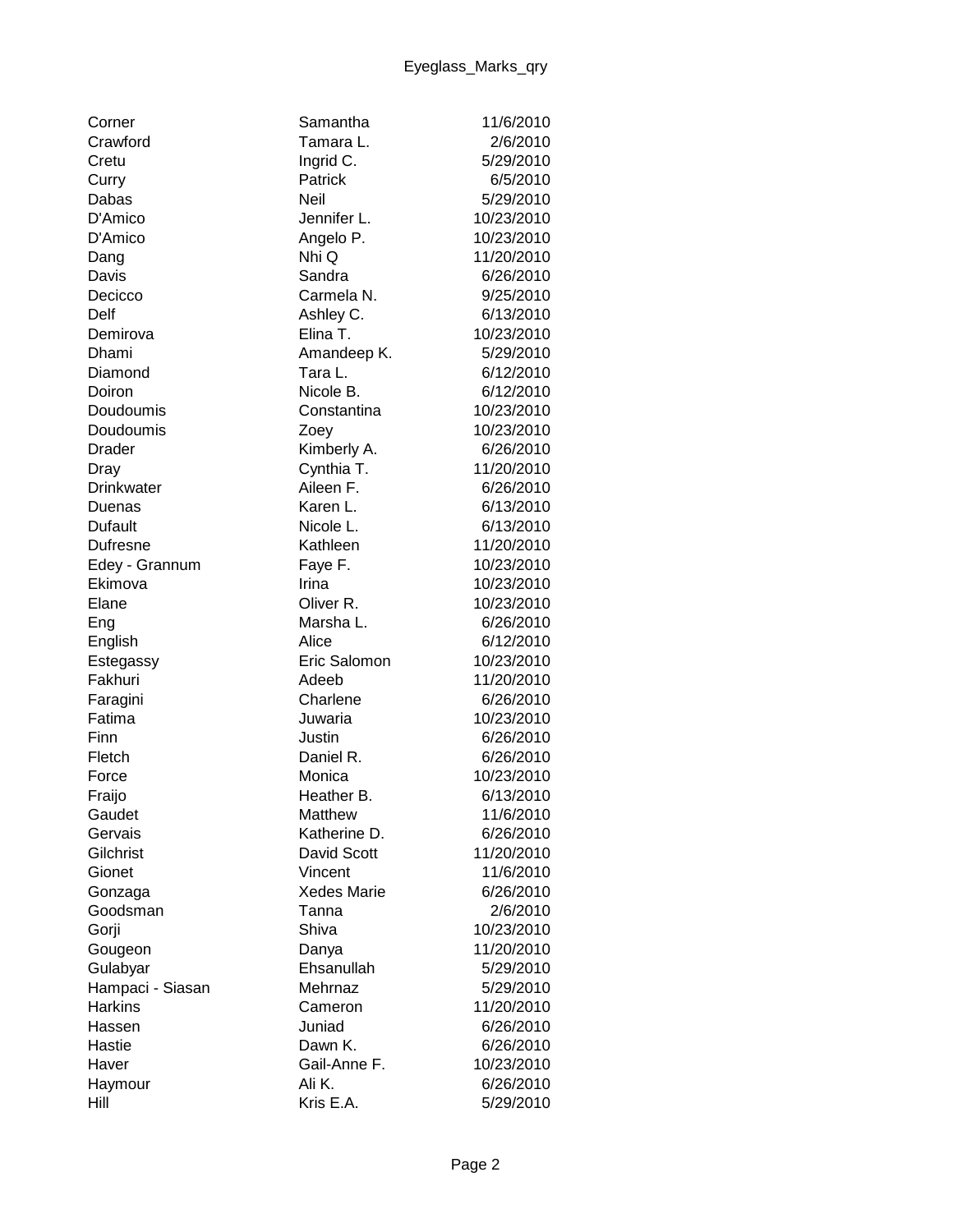| Ho            | Charles              | 5/29/2010  |
|---------------|----------------------|------------|
| Hodgins       | Jason M.L.           | 11/20/2010 |
| Holm          | Tenille M.           | 2/6/2010   |
| Hounsell      | Melissa J.           | 6/12/2010  |
| Hudda         | Sadeeq S.            | 6/26/2010  |
| Hui           | Jenny P.Y.           | 5/29/2010  |
| Hunsperger    | Kalinda R.           | 6/26/2010  |
| Hunt          | Verna                | 2/6/2010   |
| Hussain       | Mubashar             | 10/23/2010 |
| lorga         | Alex                 | 11/20/2010 |
| <b>Isaaks</b> | Sheila               | 9/25/2010  |
| Jaberi        | <b>Anaiat Ollah</b>  | 6/26/2010  |
| Janamian      | Neda Monia           | 5/29/2010  |
| Jassal        | Raminder             | 5/29/2010  |
| Jean          | Mariline C.          | 6/26/2010  |
| Jones         | Maria                | 6/5/2010   |
| Jung          | Kyung Won (Jennifer) | 9/25/2010  |
| Kanani        | Rupa                 | 10/23/2010 |
| Kanda         | Sandeep              | 5/29/2010  |
| Kapetanovic   | Martina              | 6/13/2010  |
| Kapetanovic   | Nina                 | 6/13/2010  |
| Karska        | Edith Anna           | 10/23/2010 |
| Karunananthan | <b>Marcus</b>        | 5/29/2010  |
| Katona        | Lisa A.              | 6/13/2010  |
| Kayll         | Karly E.             | 6/26/2010  |
| Khan          | Saba-Ur-Rehman       | 5/29/2010  |
| Khan          | Asif A.              | 5/29/2010  |
| Khodayari     | Khodayar             | 10/23/2010 |
| King          | Courtney             | 6/12/2010  |
| Korska        | Sarah E.             | 5/29/2010  |
| Kuei          | Chia Hsin            | 5/29/2010  |
| Lai           | Yee Ling             | 10/23/2010 |
| Laidlaw       | Falyn A.             | 5/29/2010  |
| Lam           | Samuel P.H.          | 5/29/2010  |
| Lao           | Weng Fu (Dick)       | 5/29/2010  |
| Lashe         | Steffany K.          | 5/29/2010  |
| Lee           | John F.              | 6/12/2010  |
| Lee           | Emil                 | 9/25/2010  |
| Lee           | Michael              | 11/20/2010 |
| Lee-Ying      | Mary P.              | 9/25/2010  |
| Lemieux       | <b>Bernie</b>        | 2/6/2010   |
| Li            | Lin                  | 5/29/2010  |
| Li            | Florence             | 10/23/2010 |
| Li            | Richard              | 11/20/2010 |
| Little        | Jennifer R.          | 4/24/2010  |
| Llagas        | Eufemia              | 9/25/2010  |
| Lo            | Mario                | 5/29/2010  |
| Lougheed      | Michael              | 5/29/2010  |
| Luong         | Trung-Tan            | 5/29/2010  |
| Ma            | Fuyu                 | 9/25/2010  |
| MacDonald     | Tammy-Lynn           | 11/20/2010 |
| Mackenzie     | Robyn J.             | 11/6/2010  |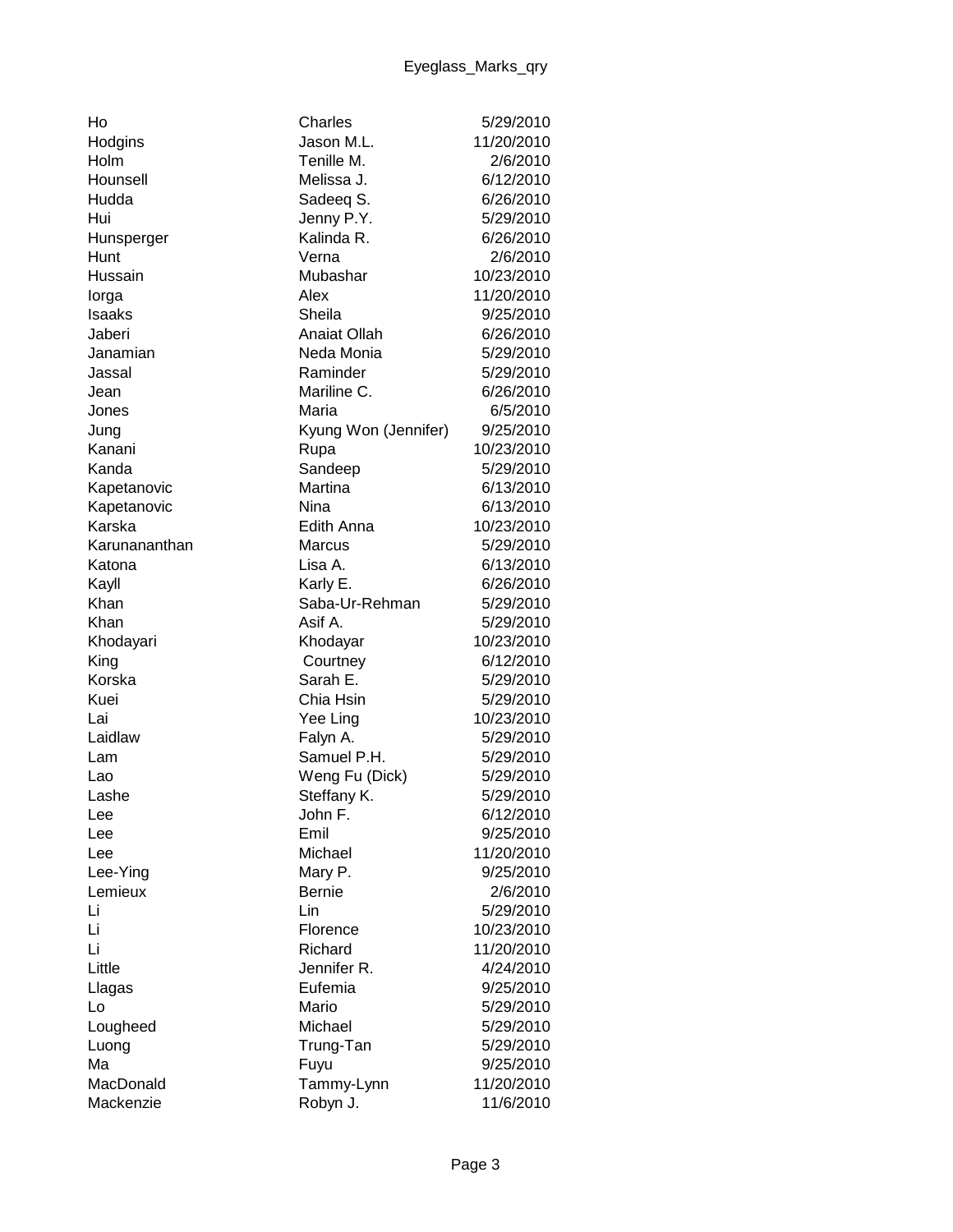| Maschek<br>Karen<br>9/25/2010<br>McAmmond<br>Chrissy E.<br>9/25/2010<br><b>McCaskill</b><br>Kendra M.<br>6/26/2010<br>McCulloch<br>Scott<br>10/23/2010<br>McGlade<br>Nathalie A.<br>11/20/2010<br>Jennifer<br>11/20/2010<br>McKay<br>Melemetjian<br>10/23/2010<br>Ani<br>Metcalfe<br>6/13/2010<br>Janet L.<br>Midani<br>Mouhamed J.<br>5/29/2010<br>10/23/2010<br>Mohammadi<br>Sanaz<br>Mohammadzadeh<br>Fatemeh<br>10/23/2010<br>Andrea<br>5/29/2010<br>Mohammed<br>David R.A.<br>2/6/2010<br>Moor<br>11/6/2010<br>Morey<br>Arlene<br>Mourad<br>5/29/2010<br>Monzer<br><b>Mullins</b><br>Karen L.<br>9/25/2010<br>6/12/2010<br>Murray<br>Yvette<br>Janet E.<br>11/20/2010<br>Murray<br>Mussa<br>Mensura Omer<br>10/23/2010<br>Muntazir Mustafa<br>11/20/2010<br>Nasser<br>Navab Daneshmand<br>Mahsa<br>10/23/2010<br>Mahtab<br>6/26/2010<br>Nematollahi Davejanee<br>5/29/2010<br>Ng<br><b>Belsky</b><br>Karen K.<br>5/29/2010<br>Nguyen<br>Van T.<br>6/26/2010<br>Nham-Chuang<br>Nizari<br><b>Abdul Raziq</b><br>6/26/2010<br>Nordin<br>Jennifer O.<br>6/26/2010<br>Michael<br>11/6/2010<br>Norman<br>Miriam S.<br>6/13/2010<br><b>Nucum</b><br>O'Connell<br>Candice L.<br>6/12/2010<br>Oh<br>5/29/2010<br>Sang Hyun<br>Oh<br>Young-ah<br>10/23/2010<br>Jillian M.<br>Olenchuk<br>6/5/2010<br>Carlos F.<br>9/25/2010<br>Osegueda<br>Pabla<br>Kameljit S.<br>5/29/2010<br>Pabla<br>10/23/2010<br>Gurshaan S.<br>Samir<br>Patel<br>5/29/2010<br>Hardik<br>10/23/2010<br>Patel<br>Marsha D.<br>6/5/2010<br>Patoki<br>Pekar<br>Maria<br>10/23/2010<br>9/25/2010<br>Peng<br>Qi Ping<br>Patricia<br>10/23/2010<br>Peoples<br>6/12/2010<br>Power<br>Stephen<br>Monika<br>Puri<br>5/29/2010<br>Jaswinder Kaur<br>10/23/2010<br>Rakhra<br>11/6/2010<br>Jeremy E.<br>Rattray<br>Ahmed Adam<br>5/29/2010<br>Rawas<br>Rawlins<br>Megan A.<br>11/20/2010<br>Moostansar<br>11/20/2010<br>Rehman<br>10/23/2010<br>Reljic<br>Tamara<br>Reza Poor<br>Habibollah<br>5/29/2010 | Martin | Ryan | 11/20/2010 |
|---------------------------------------------------------------------------------------------------------------------------------------------------------------------------------------------------------------------------------------------------------------------------------------------------------------------------------------------------------------------------------------------------------------------------------------------------------------------------------------------------------------------------------------------------------------------------------------------------------------------------------------------------------------------------------------------------------------------------------------------------------------------------------------------------------------------------------------------------------------------------------------------------------------------------------------------------------------------------------------------------------------------------------------------------------------------------------------------------------------------------------------------------------------------------------------------------------------------------------------------------------------------------------------------------------------------------------------------------------------------------------------------------------------------------------------------------------------------------------------------------------------------------------------------------------------------------------------------------------------------------------------------------------------------------------------------------------------------------------------------------------------------------------------------------------------------------------------------------------------------------------------------------------------------------------------------------------------|--------|------|------------|
|                                                                                                                                                                                                                                                                                                                                                                                                                                                                                                                                                                                                                                                                                                                                                                                                                                                                                                                                                                                                                                                                                                                                                                                                                                                                                                                                                                                                                                                                                                                                                                                                                                                                                                                                                                                                                                                                                                                                                               |        |      |            |
|                                                                                                                                                                                                                                                                                                                                                                                                                                                                                                                                                                                                                                                                                                                                                                                                                                                                                                                                                                                                                                                                                                                                                                                                                                                                                                                                                                                                                                                                                                                                                                                                                                                                                                                                                                                                                                                                                                                                                               |        |      |            |
|                                                                                                                                                                                                                                                                                                                                                                                                                                                                                                                                                                                                                                                                                                                                                                                                                                                                                                                                                                                                                                                                                                                                                                                                                                                                                                                                                                                                                                                                                                                                                                                                                                                                                                                                                                                                                                                                                                                                                               |        |      |            |
|                                                                                                                                                                                                                                                                                                                                                                                                                                                                                                                                                                                                                                                                                                                                                                                                                                                                                                                                                                                                                                                                                                                                                                                                                                                                                                                                                                                                                                                                                                                                                                                                                                                                                                                                                                                                                                                                                                                                                               |        |      |            |
|                                                                                                                                                                                                                                                                                                                                                                                                                                                                                                                                                                                                                                                                                                                                                                                                                                                                                                                                                                                                                                                                                                                                                                                                                                                                                                                                                                                                                                                                                                                                                                                                                                                                                                                                                                                                                                                                                                                                                               |        |      |            |
|                                                                                                                                                                                                                                                                                                                                                                                                                                                                                                                                                                                                                                                                                                                                                                                                                                                                                                                                                                                                                                                                                                                                                                                                                                                                                                                                                                                                                                                                                                                                                                                                                                                                                                                                                                                                                                                                                                                                                               |        |      |            |
|                                                                                                                                                                                                                                                                                                                                                                                                                                                                                                                                                                                                                                                                                                                                                                                                                                                                                                                                                                                                                                                                                                                                                                                                                                                                                                                                                                                                                                                                                                                                                                                                                                                                                                                                                                                                                                                                                                                                                               |        |      |            |
|                                                                                                                                                                                                                                                                                                                                                                                                                                                                                                                                                                                                                                                                                                                                                                                                                                                                                                                                                                                                                                                                                                                                                                                                                                                                                                                                                                                                                                                                                                                                                                                                                                                                                                                                                                                                                                                                                                                                                               |        |      |            |
|                                                                                                                                                                                                                                                                                                                                                                                                                                                                                                                                                                                                                                                                                                                                                                                                                                                                                                                                                                                                                                                                                                                                                                                                                                                                                                                                                                                                                                                                                                                                                                                                                                                                                                                                                                                                                                                                                                                                                               |        |      |            |
|                                                                                                                                                                                                                                                                                                                                                                                                                                                                                                                                                                                                                                                                                                                                                                                                                                                                                                                                                                                                                                                                                                                                                                                                                                                                                                                                                                                                                                                                                                                                                                                                                                                                                                                                                                                                                                                                                                                                                               |        |      |            |
|                                                                                                                                                                                                                                                                                                                                                                                                                                                                                                                                                                                                                                                                                                                                                                                                                                                                                                                                                                                                                                                                                                                                                                                                                                                                                                                                                                                                                                                                                                                                                                                                                                                                                                                                                                                                                                                                                                                                                               |        |      |            |
|                                                                                                                                                                                                                                                                                                                                                                                                                                                                                                                                                                                                                                                                                                                                                                                                                                                                                                                                                                                                                                                                                                                                                                                                                                                                                                                                                                                                                                                                                                                                                                                                                                                                                                                                                                                                                                                                                                                                                               |        |      |            |
|                                                                                                                                                                                                                                                                                                                                                                                                                                                                                                                                                                                                                                                                                                                                                                                                                                                                                                                                                                                                                                                                                                                                                                                                                                                                                                                                                                                                                                                                                                                                                                                                                                                                                                                                                                                                                                                                                                                                                               |        |      |            |
|                                                                                                                                                                                                                                                                                                                                                                                                                                                                                                                                                                                                                                                                                                                                                                                                                                                                                                                                                                                                                                                                                                                                                                                                                                                                                                                                                                                                                                                                                                                                                                                                                                                                                                                                                                                                                                                                                                                                                               |        |      |            |
|                                                                                                                                                                                                                                                                                                                                                                                                                                                                                                                                                                                                                                                                                                                                                                                                                                                                                                                                                                                                                                                                                                                                                                                                                                                                                                                                                                                                                                                                                                                                                                                                                                                                                                                                                                                                                                                                                                                                                               |        |      |            |
|                                                                                                                                                                                                                                                                                                                                                                                                                                                                                                                                                                                                                                                                                                                                                                                                                                                                                                                                                                                                                                                                                                                                                                                                                                                                                                                                                                                                                                                                                                                                                                                                                                                                                                                                                                                                                                                                                                                                                               |        |      |            |
|                                                                                                                                                                                                                                                                                                                                                                                                                                                                                                                                                                                                                                                                                                                                                                                                                                                                                                                                                                                                                                                                                                                                                                                                                                                                                                                                                                                                                                                                                                                                                                                                                                                                                                                                                                                                                                                                                                                                                               |        |      |            |
|                                                                                                                                                                                                                                                                                                                                                                                                                                                                                                                                                                                                                                                                                                                                                                                                                                                                                                                                                                                                                                                                                                                                                                                                                                                                                                                                                                                                                                                                                                                                                                                                                                                                                                                                                                                                                                                                                                                                                               |        |      |            |
|                                                                                                                                                                                                                                                                                                                                                                                                                                                                                                                                                                                                                                                                                                                                                                                                                                                                                                                                                                                                                                                                                                                                                                                                                                                                                                                                                                                                                                                                                                                                                                                                                                                                                                                                                                                                                                                                                                                                                               |        |      |            |
|                                                                                                                                                                                                                                                                                                                                                                                                                                                                                                                                                                                                                                                                                                                                                                                                                                                                                                                                                                                                                                                                                                                                                                                                                                                                                                                                                                                                                                                                                                                                                                                                                                                                                                                                                                                                                                                                                                                                                               |        |      |            |
|                                                                                                                                                                                                                                                                                                                                                                                                                                                                                                                                                                                                                                                                                                                                                                                                                                                                                                                                                                                                                                                                                                                                                                                                                                                                                                                                                                                                                                                                                                                                                                                                                                                                                                                                                                                                                                                                                                                                                               |        |      |            |
|                                                                                                                                                                                                                                                                                                                                                                                                                                                                                                                                                                                                                                                                                                                                                                                                                                                                                                                                                                                                                                                                                                                                                                                                                                                                                                                                                                                                                                                                                                                                                                                                                                                                                                                                                                                                                                                                                                                                                               |        |      |            |
|                                                                                                                                                                                                                                                                                                                                                                                                                                                                                                                                                                                                                                                                                                                                                                                                                                                                                                                                                                                                                                                                                                                                                                                                                                                                                                                                                                                                                                                                                                                                                                                                                                                                                                                                                                                                                                                                                                                                                               |        |      |            |
|                                                                                                                                                                                                                                                                                                                                                                                                                                                                                                                                                                                                                                                                                                                                                                                                                                                                                                                                                                                                                                                                                                                                                                                                                                                                                                                                                                                                                                                                                                                                                                                                                                                                                                                                                                                                                                                                                                                                                               |        |      |            |
|                                                                                                                                                                                                                                                                                                                                                                                                                                                                                                                                                                                                                                                                                                                                                                                                                                                                                                                                                                                                                                                                                                                                                                                                                                                                                                                                                                                                                                                                                                                                                                                                                                                                                                                                                                                                                                                                                                                                                               |        |      |            |
|                                                                                                                                                                                                                                                                                                                                                                                                                                                                                                                                                                                                                                                                                                                                                                                                                                                                                                                                                                                                                                                                                                                                                                                                                                                                                                                                                                                                                                                                                                                                                                                                                                                                                                                                                                                                                                                                                                                                                               |        |      |            |
|                                                                                                                                                                                                                                                                                                                                                                                                                                                                                                                                                                                                                                                                                                                                                                                                                                                                                                                                                                                                                                                                                                                                                                                                                                                                                                                                                                                                                                                                                                                                                                                                                                                                                                                                                                                                                                                                                                                                                               |        |      |            |
|                                                                                                                                                                                                                                                                                                                                                                                                                                                                                                                                                                                                                                                                                                                                                                                                                                                                                                                                                                                                                                                                                                                                                                                                                                                                                                                                                                                                                                                                                                                                                                                                                                                                                                                                                                                                                                                                                                                                                               |        |      |            |
|                                                                                                                                                                                                                                                                                                                                                                                                                                                                                                                                                                                                                                                                                                                                                                                                                                                                                                                                                                                                                                                                                                                                                                                                                                                                                                                                                                                                                                                                                                                                                                                                                                                                                                                                                                                                                                                                                                                                                               |        |      |            |
|                                                                                                                                                                                                                                                                                                                                                                                                                                                                                                                                                                                                                                                                                                                                                                                                                                                                                                                                                                                                                                                                                                                                                                                                                                                                                                                                                                                                                                                                                                                                                                                                                                                                                                                                                                                                                                                                                                                                                               |        |      |            |
|                                                                                                                                                                                                                                                                                                                                                                                                                                                                                                                                                                                                                                                                                                                                                                                                                                                                                                                                                                                                                                                                                                                                                                                                                                                                                                                                                                                                                                                                                                                                                                                                                                                                                                                                                                                                                                                                                                                                                               |        |      |            |
|                                                                                                                                                                                                                                                                                                                                                                                                                                                                                                                                                                                                                                                                                                                                                                                                                                                                                                                                                                                                                                                                                                                                                                                                                                                                                                                                                                                                                                                                                                                                                                                                                                                                                                                                                                                                                                                                                                                                                               |        |      |            |
|                                                                                                                                                                                                                                                                                                                                                                                                                                                                                                                                                                                                                                                                                                                                                                                                                                                                                                                                                                                                                                                                                                                                                                                                                                                                                                                                                                                                                                                                                                                                                                                                                                                                                                                                                                                                                                                                                                                                                               |        |      |            |
|                                                                                                                                                                                                                                                                                                                                                                                                                                                                                                                                                                                                                                                                                                                                                                                                                                                                                                                                                                                                                                                                                                                                                                                                                                                                                                                                                                                                                                                                                                                                                                                                                                                                                                                                                                                                                                                                                                                                                               |        |      |            |
|                                                                                                                                                                                                                                                                                                                                                                                                                                                                                                                                                                                                                                                                                                                                                                                                                                                                                                                                                                                                                                                                                                                                                                                                                                                                                                                                                                                                                                                                                                                                                                                                                                                                                                                                                                                                                                                                                                                                                               |        |      |            |
|                                                                                                                                                                                                                                                                                                                                                                                                                                                                                                                                                                                                                                                                                                                                                                                                                                                                                                                                                                                                                                                                                                                                                                                                                                                                                                                                                                                                                                                                                                                                                                                                                                                                                                                                                                                                                                                                                                                                                               |        |      |            |
|                                                                                                                                                                                                                                                                                                                                                                                                                                                                                                                                                                                                                                                                                                                                                                                                                                                                                                                                                                                                                                                                                                                                                                                                                                                                                                                                                                                                                                                                                                                                                                                                                                                                                                                                                                                                                                                                                                                                                               |        |      |            |
|                                                                                                                                                                                                                                                                                                                                                                                                                                                                                                                                                                                                                                                                                                                                                                                                                                                                                                                                                                                                                                                                                                                                                                                                                                                                                                                                                                                                                                                                                                                                                                                                                                                                                                                                                                                                                                                                                                                                                               |        |      |            |
|                                                                                                                                                                                                                                                                                                                                                                                                                                                                                                                                                                                                                                                                                                                                                                                                                                                                                                                                                                                                                                                                                                                                                                                                                                                                                                                                                                                                                                                                                                                                                                                                                                                                                                                                                                                                                                                                                                                                                               |        |      |            |
|                                                                                                                                                                                                                                                                                                                                                                                                                                                                                                                                                                                                                                                                                                                                                                                                                                                                                                                                                                                                                                                                                                                                                                                                                                                                                                                                                                                                                                                                                                                                                                                                                                                                                                                                                                                                                                                                                                                                                               |        |      |            |
|                                                                                                                                                                                                                                                                                                                                                                                                                                                                                                                                                                                                                                                                                                                                                                                                                                                                                                                                                                                                                                                                                                                                                                                                                                                                                                                                                                                                                                                                                                                                                                                                                                                                                                                                                                                                                                                                                                                                                               |        |      |            |
|                                                                                                                                                                                                                                                                                                                                                                                                                                                                                                                                                                                                                                                                                                                                                                                                                                                                                                                                                                                                                                                                                                                                                                                                                                                                                                                                                                                                                                                                                                                                                                                                                                                                                                                                                                                                                                                                                                                                                               |        |      |            |
|                                                                                                                                                                                                                                                                                                                                                                                                                                                                                                                                                                                                                                                                                                                                                                                                                                                                                                                                                                                                                                                                                                                                                                                                                                                                                                                                                                                                                                                                                                                                                                                                                                                                                                                                                                                                                                                                                                                                                               |        |      |            |
|                                                                                                                                                                                                                                                                                                                                                                                                                                                                                                                                                                                                                                                                                                                                                                                                                                                                                                                                                                                                                                                                                                                                                                                                                                                                                                                                                                                                                                                                                                                                                                                                                                                                                                                                                                                                                                                                                                                                                               |        |      |            |
|                                                                                                                                                                                                                                                                                                                                                                                                                                                                                                                                                                                                                                                                                                                                                                                                                                                                                                                                                                                                                                                                                                                                                                                                                                                                                                                                                                                                                                                                                                                                                                                                                                                                                                                                                                                                                                                                                                                                                               |        |      |            |
|                                                                                                                                                                                                                                                                                                                                                                                                                                                                                                                                                                                                                                                                                                                                                                                                                                                                                                                                                                                                                                                                                                                                                                                                                                                                                                                                                                                                                                                                                                                                                                                                                                                                                                                                                                                                                                                                                                                                                               |        |      |            |
|                                                                                                                                                                                                                                                                                                                                                                                                                                                                                                                                                                                                                                                                                                                                                                                                                                                                                                                                                                                                                                                                                                                                                                                                                                                                                                                                                                                                                                                                                                                                                                                                                                                                                                                                                                                                                                                                                                                                                               |        |      |            |
|                                                                                                                                                                                                                                                                                                                                                                                                                                                                                                                                                                                                                                                                                                                                                                                                                                                                                                                                                                                                                                                                                                                                                                                                                                                                                                                                                                                                                                                                                                                                                                                                                                                                                                                                                                                                                                                                                                                                                               |        |      |            |
|                                                                                                                                                                                                                                                                                                                                                                                                                                                                                                                                                                                                                                                                                                                                                                                                                                                                                                                                                                                                                                                                                                                                                                                                                                                                                                                                                                                                                                                                                                                                                                                                                                                                                                                                                                                                                                                                                                                                                               |        |      |            |
|                                                                                                                                                                                                                                                                                                                                                                                                                                                                                                                                                                                                                                                                                                                                                                                                                                                                                                                                                                                                                                                                                                                                                                                                                                                                                                                                                                                                                                                                                                                                                                                                                                                                                                                                                                                                                                                                                                                                                               |        |      |            |
|                                                                                                                                                                                                                                                                                                                                                                                                                                                                                                                                                                                                                                                                                                                                                                                                                                                                                                                                                                                                                                                                                                                                                                                                                                                                                                                                                                                                                                                                                                                                                                                                                                                                                                                                                                                                                                                                                                                                                               |        |      |            |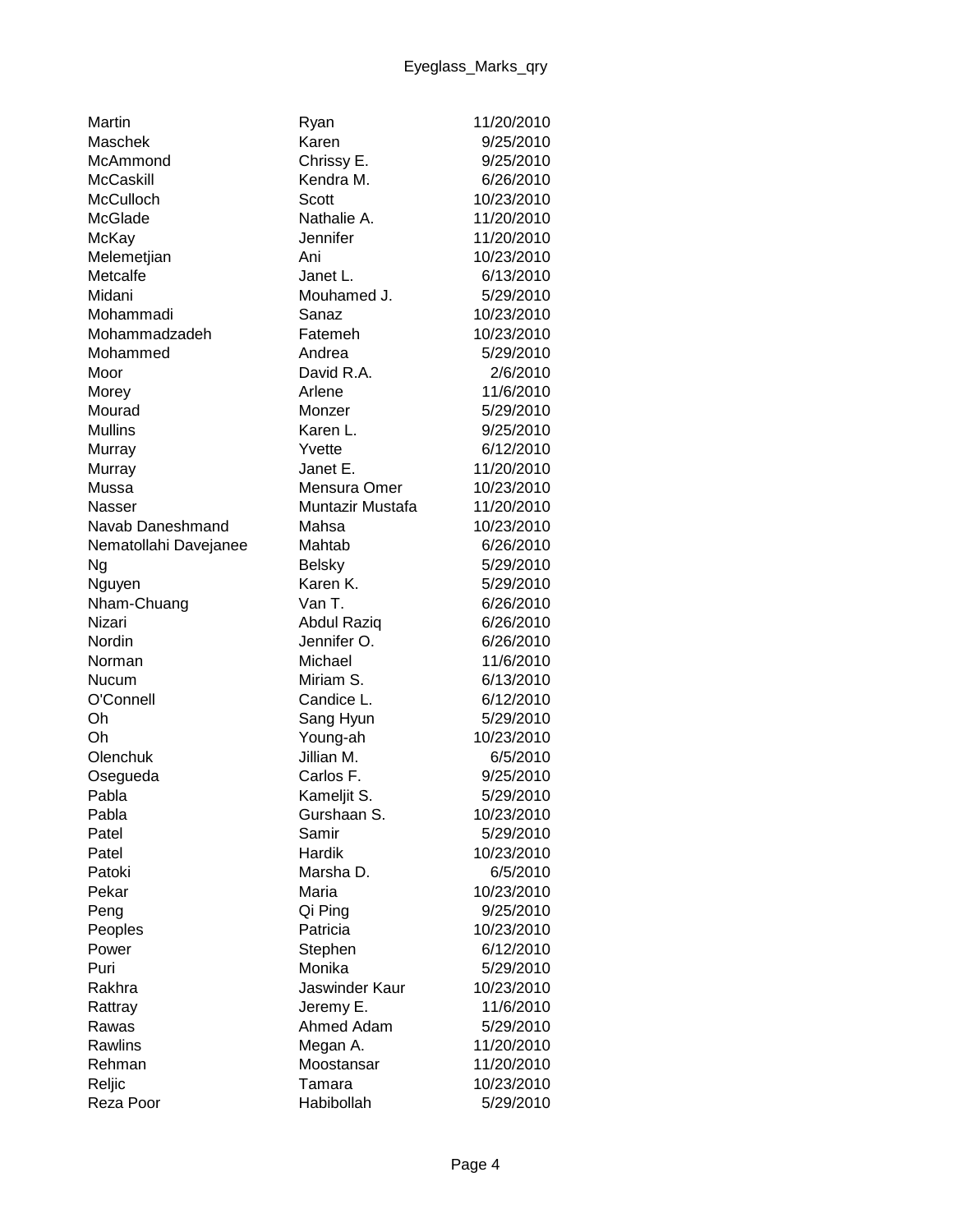| <b>Richards</b>  | Darryl L.              | 10/23/2010 |
|------------------|------------------------|------------|
| Riopelle         | Ryley J.               | 11/20/2010 |
| Romuld           | Tessa R.               | 6/26/2010  |
| Rousch           | Sherise A.             | 6/26/2010  |
| Rycyk            | Patricia M.            | 6/13/2010  |
| Sadeghi          | Neda                   | 10/23/2010 |
| Saffarieh        | Niousha                | 10/23/2010 |
| Said             | Samira                 | 4/24/2010  |
| Salehimojarad    | Minoo                  | 9/25/2010  |
| Samim            | Farshad                | 5/29/2010  |
| Sampson          | Janice                 | 6/12/2010  |
| Sanderson        | <b>Crystal May</b>     | 11/20/2010 |
| Sandhu           | Urpinder S.            | 5/29/2010  |
| Sawatzky         | Danielle L.            | 6/13/2010  |
| Sawh             | Aniel                  | 10/23/2010 |
| Sayani           | Farzana R.             | 2/6/2010   |
| Schnell          | Robyn                  | 6/5/2010   |
| Scott            | Tara                   | 6/13/2010  |
| Selway           | Michelle L.            | 2/6/2010   |
| Sereda           | Tracey L.              | 6/26/2010  |
| Servold          | Nicole                 | 6/26/2010  |
| Shafiee          | Tayebeh                | 10/23/2010 |
| Sides            | Emilia Anne            | 11/20/2010 |
| Sidhu            | Sukhmani Kaur          | 9/25/2010  |
| Sidhu            | Sunny                  | 11/20/2010 |
| Sivanandachelvan | Mathangy               | 10/23/2010 |
| Skrypka          | Catherine A.           | 11/20/2010 |
| Soco             | Griselda R.            | 6/26/2010  |
| Sorrento         | <b>Teresa Michelle</b> | 10/23/2010 |
| Soulis           | Christiane N.          | 11/6/2010  |
| <b>Stephens</b>  | Alanna                 | 11/20/2010 |
| Stoyan           | Metodia (Mike)         | 10/23/2010 |
| Taef             | Davis                  | 4/24/2010  |
| Talbot           | Carla                  | 2/6/2010   |
| Tao              | Run Ping               | 9/25/2010  |
| Tarrant          | Wendy                  | 11/20/2010 |
| Taylor           | Sarah                  | 10/23/2010 |
| Terlicki         | Ihor R.                | 10/23/2010 |
| Terry            | Lindsay                | 9/25/2010  |
| Terwoort         | Kayley A.              | 2/6/2010   |
| Teti             | Karin M.               | 11/20/2010 |
| Tewolde          | Tsegereda              | 6/26/2010  |
| Thompson         | Charlene               | 6/5/2010   |
| Tran             | Thi Chung              | 5/29/2010  |
| Tran             | Linda                  | 6/26/2010  |
| Trowbridge       | Marie Leone            | 6/12/2010  |
| Truong           | Olivia                 | 4/24/2010  |
| Truong           | William                | 11/20/2010 |
| Unica            | Edwin                  | 6/13/2010  |
| Vandale          | Amanda                 | 6/13/2010  |
| Vanderelst       | A.Rebecca              | 6/26/2010  |
| Vazirizadeh      | Zohreh                 | 10/23/2010 |
|                  |                        |            |